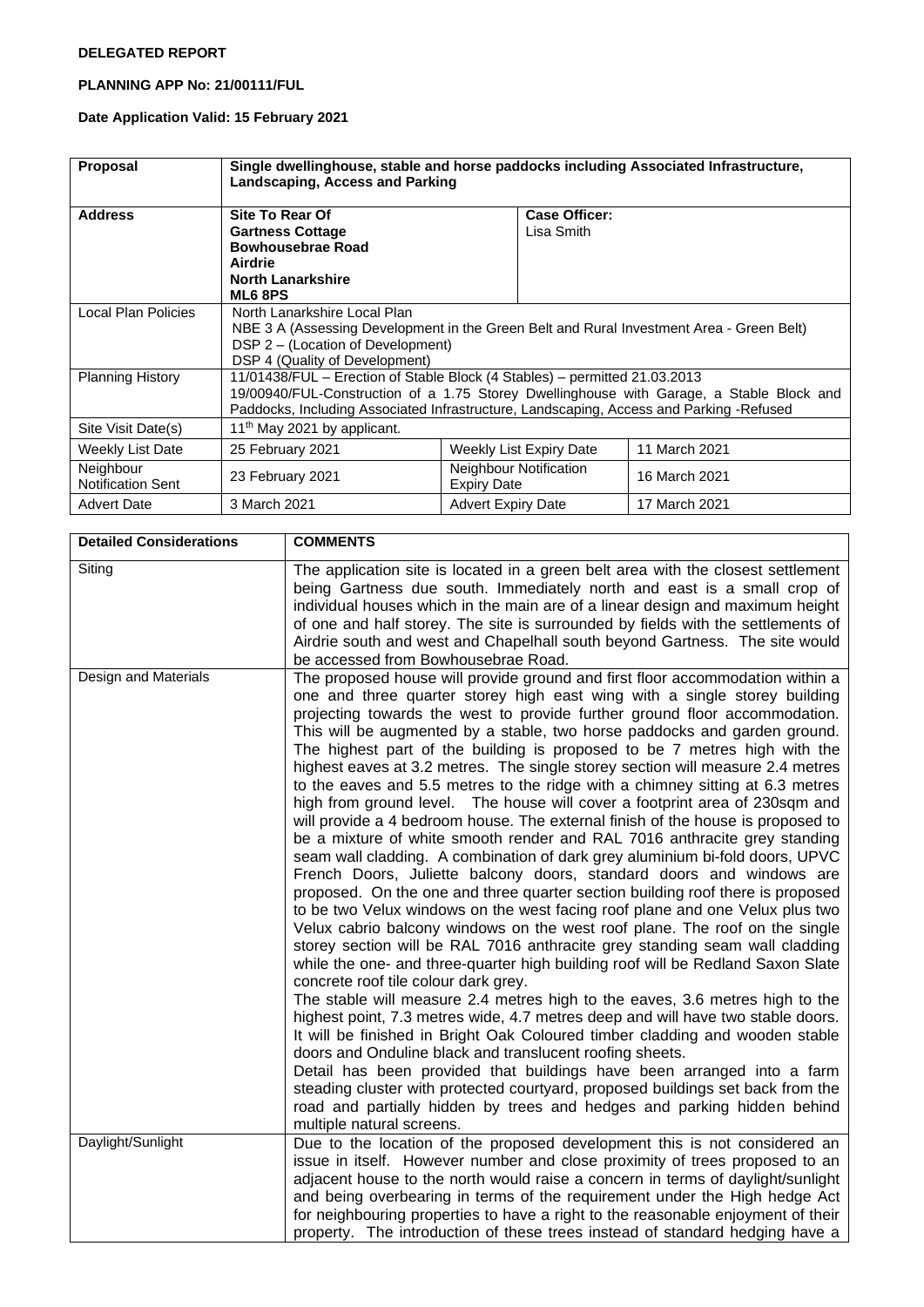|                                          | high probability of creating a tall hedge and this are considered to be                                                                                       |  |
|------------------------------------------|---------------------------------------------------------------------------------------------------------------------------------------------------------------|--|
|                                          | detrimental to this house's residential amenity.                                                                                                              |  |
| <b>Boundary Treatment</b>                | The boundary treatment is a combination of hedges and fencing synonymous                                                                                      |  |
|                                          | with the rural location of the site. The applicant proposes a new native hedge<br>line (hawthorn or blackthorn) to accommodate visibility splay which will be |  |
|                                          | augmented with tree planting at the boundary and within the site.                                                                                             |  |
| Privacy                                  | Due to the location of the proposed buildings this is not considered an issue.                                                                                |  |
| <b>Adjacent Levels</b>                   |                                                                                                                                                               |  |
|                                          | The site is sloped slightly to the north east.                                                                                                                |  |
| Landscaping (including garden<br>ground) | The site will provide adequate gardening ground.                                                                                                              |  |
| Access, Parking & Turning                | The site is accessed via Bowhousebrae road with a 3.6 metres wide and 10                                                                                      |  |
|                                          | metre deep paved access with gates set back by 10.085 metres access A<br>turning area and three parking spaces are proposed within the site.                  |  |
| <b>Site Constraints</b>                  | The site is located within a high risk Coal Zone with pollution control                                                                                       |  |
|                                          | considerations and is located within the Green Belt.                                                                                                          |  |
| <b>Consultation Responses</b>            | Pollution control have raised the need for potential ground contamination                                                                                     |  |
|                                          | investigations and the identification of remediation in that respect which can be                                                                             |  |
|                                          | covered by a before site start condition.  Points raised about lighting,                                                                                      |  |
|                                          | construction noise and nuisance can be informative notes.                                                                                                     |  |
|                                          | Scottish Water has no objection and have provided advice notes including the<br>need for private treatment works due to lack of Scottish Water infrastructure |  |
|                                          | and this information has been provided to the applicant.                                                                                                      |  |
|                                          | Coal Authority have no objection subject to a before any site works start                                                                                     |  |
|                                          | condition for site investigations to establish risks and/or mitigation in respect of                                                                          |  |
|                                          | coal legacy at the site.                                                                                                                                      |  |
|                                          | Greenspace have provided advice around no impact on a neighbouring Site of                                                                                    |  |
|                                          | Importance for nature Conservation the replacement of an existing mature                                                                                      |  |
|                                          | hawthorn hedgerow adjacent to Bowhousebrae Road, breeding birds with no                                                                                       |  |
|                                          | access issues recorded.<br>Roads and Transportation has stated the application should be refused for the                                                      |  |
|                                          | for the following reasons:                                                                                                                                    |  |
|                                          | - Access to site and from site will be vi a de - restricted length of road which is                                                                           |  |
|                                          | substandard in terms of width, horizontal and vertical alignment with no                                                                                      |  |
|                                          | footpath. Concerns raised about stopping and turning manoeuvres by slow                                                                                       |  |
|                                          | moving horse boxes at the site.<br>- Site proximity to Gartness with no footway could lead to pedestrians walking                                             |  |
|                                          | the road to the detriment of pedestrians and road users.                                                                                                      |  |
|                                          | - Visibility play of 2.4m x 90m to the left and 2.4 x 120 m to the right for the site                                                                         |  |
|                                          | access to Bowhousebrae Road should be provided within the boundary of the                                                                                     |  |
|                                          | public road or within land under the control of the applicant.                                                                                                |  |
|                                          | - A stopping site distance of 90m should be provided on the northbound                                                                                        |  |
|                                          | approach to the site access as opposed to the maximum achievable which                                                                                        |  |
|                                          | appears to be 75 metres but could reduce further based on full vertical<br>alignment information.                                                             |  |
|                                          | Roads have also commented that for parking there should be 3 spaces for the                                                                                   |  |
|                                          | proposed dwelling, one for each stable (if commercial), turning facilities to allow                                                                           |  |
|                                          | vehicles to exit the site in forward gear, private access to be 5 metre wide over                                                                             |  |
|                                          | the first 15 metres (3 metres proposed), access gates to be set back 10 metres,                                                                               |  |
|                                          | and access to be paved for first 10 metres, drainage facilities to stop surface                                                                               |  |
|                                          | water discharging on to the road and access into the site should be formed by a                                                                               |  |
| Representations                          | vehicular crossing as opposed to a radius entry as proposed.<br>Five representations have been made with two from the same address and                        |  |
|                                          | have made the following points:                                                                                                                               |  |
|                                          | 1. Commentary on previous permissions in the nearby area.                                                                                                     |  |
|                                          | 2. Greenbelt location and previous application already refused and                                                                                            |  |
|                                          | 11/01438/FUL restricted stable use.                                                                                                                           |  |
|                                          | 3. National Speed limit road with increased vehicle movements post housing                                                                                    |  |
|                                          | development at Moffat Mills and future development of the hospital;                                                                                           |  |
|                                          | 4. Existing access to site is several metres north than shown taking it closer to<br>a blind bend and thus increasing risk of an accident.                    |  |
|                                          | 5. SPG 07 states removal of hedges, widening of access or formation of new                                                                                    |  |
|                                          | ones should be avoided and is considered inappropriate.                                                                                                       |  |
|                                          | 6. Location of proposed house in relation to road differs from neighbouring                                                                                   |  |
|                                          | properties, will look out of place, will be built on higher ground to look down                                                                               |  |
|                                          | on neighbouring properties, proposal to build trees will block out sunlight to a                                                                              |  |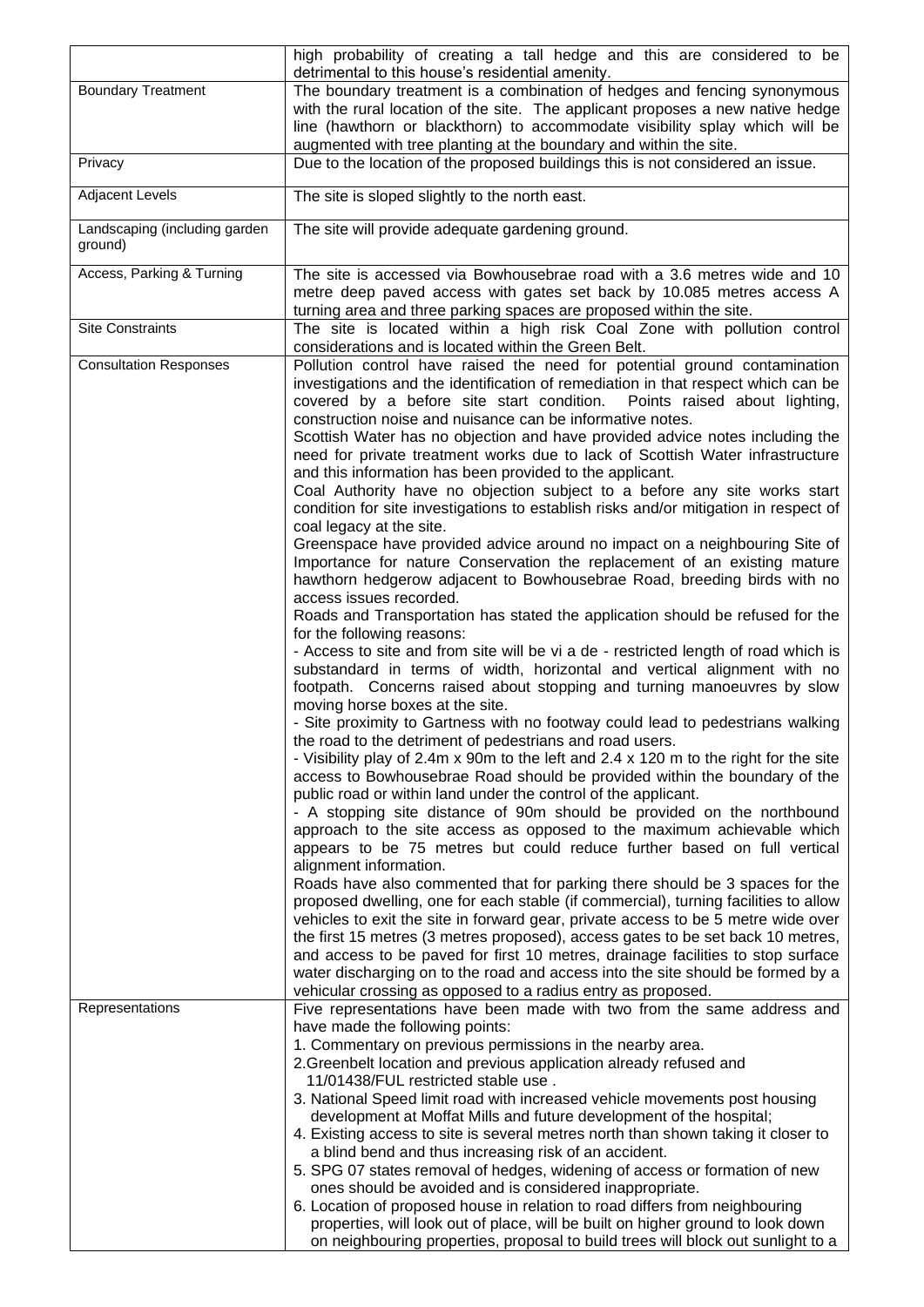|                                      | property.<br>7. There is an issue with drainage on the site which gathers and runs through a<br>neighbouring property causing flooding on the Bowhousebrae Road.<br>Concerns also raised by a neighbouring dwelling in relation to an existing<br>well within their land.<br>8. Concerns raised about overflow of septic tank and sewage issues that could<br>occur at neighbouring dwellings.<br>9. View would be lost.<br>10. Detrimental to wildlife.                                                                                                                                                                                                                                                 |
|--------------------------------------|----------------------------------------------------------------------------------------------------------------------------------------------------------------------------------------------------------------------------------------------------------------------------------------------------------------------------------------------------------------------------------------------------------------------------------------------------------------------------------------------------------------------------------------------------------------------------------------------------------------------------------------------------------------------------------------------------------|
| Any Other Material<br>Considerations | Green Belt supplementary planning guidance (SPG 07).<br>North Lanarkshire Council Local Development Plan Modified Proposed Plan<br>The Report of Examination was published on 24 May 2021 by the Scottish<br>Government's Planning and Environmental Appeals Division (DPEA), following<br>submission of the Modified Proposed Plan and supporting documentation to the<br>Scottish Ministers on 21 July 2020. The council is currently analysing the<br>proposed modifications identified in the Report of Examination and will prepare<br>an Adoption Plan and associated documentation for publication in due course.<br>Relevant policies under the North Lanarkshire Council Local Development Plan |
|                                      | Modified Proposed Plan include:<br>Greenbelt Policy PP4 and policy AD4 which would reflect and replace current<br>Green Belt policy NBE3A(above)                                                                                                                                                                                                                                                                                                                                                                                                                                                                                                                                                         |

## **Report**

## The Proposal

Single dwellinghouse, stable and horse paddocks including associated Infrastructure, Landscaping, Access and Parking.

### Assessment

Under Section 25 of the Town and Country Planning (Scotland) Act 1997, planning decisions must be made in accordance with the development plan unless material considerations indicate otherwise. The proposal raises no strategic issues and requires to be assessed against local plan policies NBE 3A, DSP 2, DSP3 and DSP 4. SPG 07 Assessing Development in the green belt is also a material consideration.

NBE 3A Assessing Development in the Green Belt sets out types of acceptable green belt development with relevant criteria in this instance detailed under NBE 3A2 and NBE 3A3. Whilst some of the information relating to housing is out of date in terms of occupancy agreements, this policy remains relevant in terms of a house requiring to be in association with a deemed viable green belt business for 18 months for a temporary house and 3 years for a permanent house.

DSP 2 Location of Development sets out that new development may be granted in the green belt if it can be demonstrated that clearly defined urban and rural boundaries are maintained and additional locational criteria set out in the relevant Supplementary Planning Guidance Assessing Development in the Green Belt (SPG 07) are met.

DSP 4 Quality of Development looks for development to be of a high standard which enhances landscape features, integrates into an existing area, provides access to public transport systems and access which is safe for pedestrians, cyclists, vehicle movements and safety for all road users. Development proposals should seek to demonstrate and justify for a location, siting, layout, form, scale, height and massing and also avoid harm to neighbouring amenity by relating well to the existing context and avoiding adverse impact on existing or proposed properties through overlooking, loss of privacy, amenity, overshadowing or disturbance.

SPG 07 provides detailed advice and guidance relating to development in the green belt. Guidance is provided about landscape setting, site features, key design requirements and materials and examples of appropriate dwelling forms. This document refers to Scottish Planning Policy (SPP) which was updated in 2020 and sets out that the green belt directs development to the most appropriate locations, supports regeneration and protects and enhances the character, landscape setting and identity of a settlement.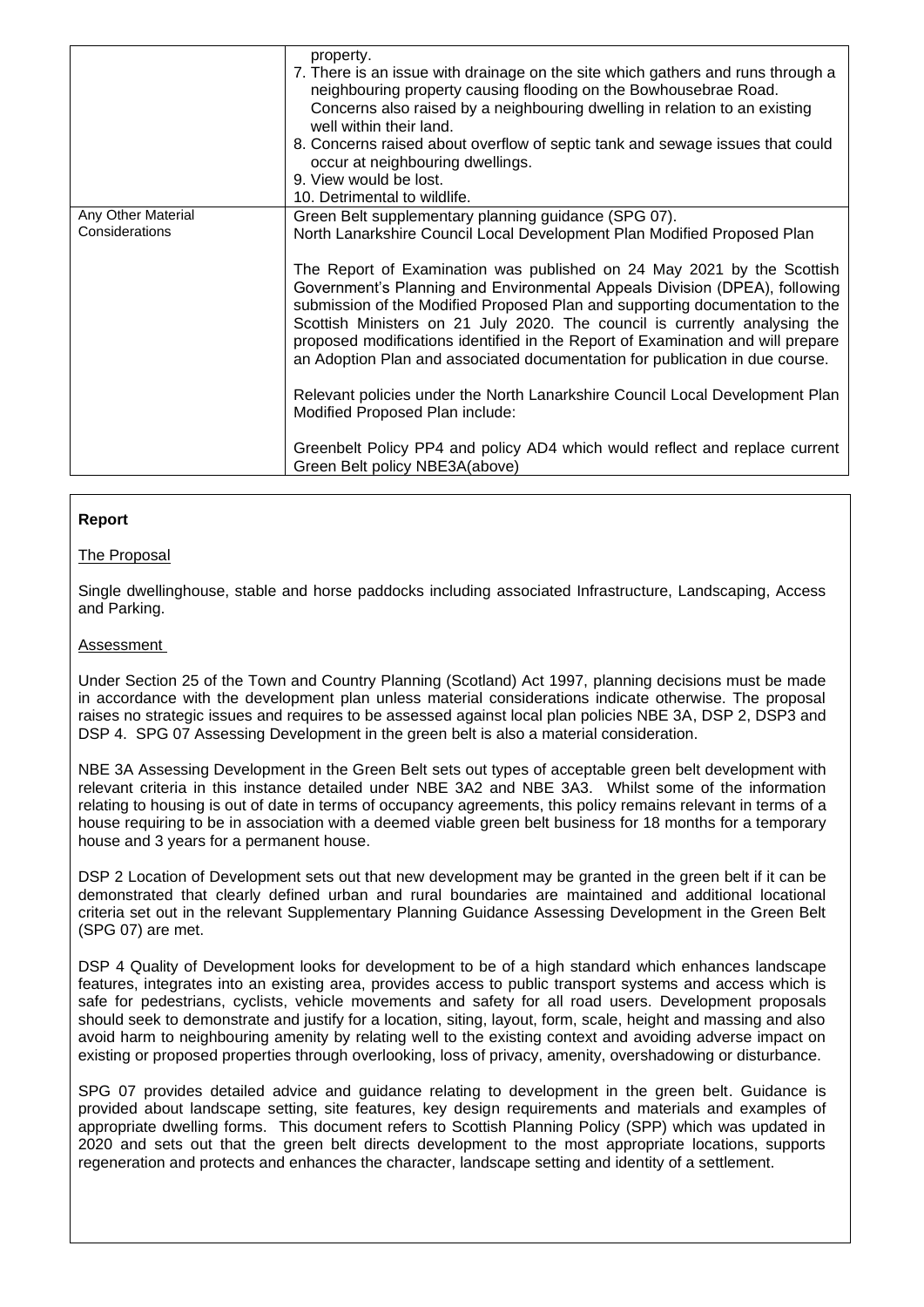## **Supporting Information submitted by the applicant**

Design Statement

- Site has an existing access with site seen as being within a cluster of existing buildings.
- Proposed house consists of two barn like structures, to replicate the traditional scale and massing of cottage based clusters. It will be no higher than 1.5 metres, with pitched narrow width roofs, flush gables, white render finish, dark non-reflective roof materials to reduce perceived mass of the building, simple robust design and detailing for windows, doors and openings.
- The proposed development will enhance the rural character of the location and integrate into the landscape with adjacent stable and layout organised like a steading with a courtyard and parking which will be screened by multiple layers of natural screening in the forms of trees, shrubs and hedging. The design includes access considerations for an elderly parent.
- Proposed development does not reduce openness of the area and hard ground surfaces within site to be permeable.
- Biodiversity improved by planting native shrubs and trees with any hedging lost replaced outwith the visibility splay with ecology survey undertaken to ensure no loss of bio-diversity.
- Enhanced insulation, use of sustainable energy through primary heat source being an air source or ground heat pump.
- Greenbelt precedents presented.
- Information gathered by applicant recorded average speed of traffic at the site to be 30 mph with the 85<sup>th</sup> percentile at 34 mph with visibility splays met with re-alignment of existing hedges and trees.

Traffic Solutions Ltd access appraisal

- Site is currently accessed by a gated field for an existing stable and for agricultural purposes.
- Generally car usage will be for a residential property of approximately 2-3 in and out trips per day with minimal impacts on the existing local network.
- No history of road accidents at the location.
- Visibility splay for the site assessed looking at type of road, accident history and traffic surveys (two undertaken May - June 2019). Based on information gathered traffic consultant states an appropriate design speed for the site at 30mph with an SSD of 90m and visibility splays of 90 m to the south and 93 metre to the north. It is asserted that realignment of an existing hedge at the site could realise these visibility splays.

Ecological Assessment - assessed the site as a grass field with poor ecology value, with a habitat not suitable for breeding birds, badger or any other protected species.

Response to Roads comments from applicant

- There will be minimal increase in car trips and stable will be private and not commercial with ponies permanently occupying the site and are unlikely to be transported anywhere.
- Pedestrian activity will be minimal and footways are not present for existing nearby dwelling. As such this requirement for proposed dwelling is disproportionate.
- Road to north is 100m to the sharp bend with vehicles accelerating up a hill from a standing start and will be visible within the 90 m stopping distance.
- Visibility to the south will be subject to discussion with land owner to discuss reduction in height of existing hedges/greenery.
- Stopping site distance (SSD) of 90 metres from the north difficult to achieve with 80mph regarded as the achievable maximum.
- Existing access proposed for use and no history of accidents at the site, 5m wide driveway for low level of vehicle access is not considered appropriate and gate to site altered to be 10 metres from the road.
- Bay provided at front of site to allow delivery vehicles to stop without entering the site. This design is used extensively across rural Scotland on narrow roads such as the application site.
- TRL661 report Manual for Streets calculation sets out that a visibility splay of 80 metres would apply to the site and challenge made to Roads regarding their comments about information used around the Design Manual for Roads and Bridges (DMRB – UK Standard) published in 2019 with visibility distances taken from (SSD) distances as described in CD123. Reference also made to the MTS Access appraisal prepared in June 2019 and Designing Streets (published by Transport Scotland) used to state that 2.4 m distance back from the edge of the road being more appropriate at the application site.

## Consultation Responses

Issues raised by Pollution Control and the Coal Authority can be addressed by planning conditions. Scottish water comments have been provided to the applicant. Requirements around breeding birds raised by greenspace can be subject of a planning informative with the relocation of hedges controlled by plans submitted.

Roads and Transportation have requested that the application be refused on a number of grounds and these will be explored in more detail in the summary below.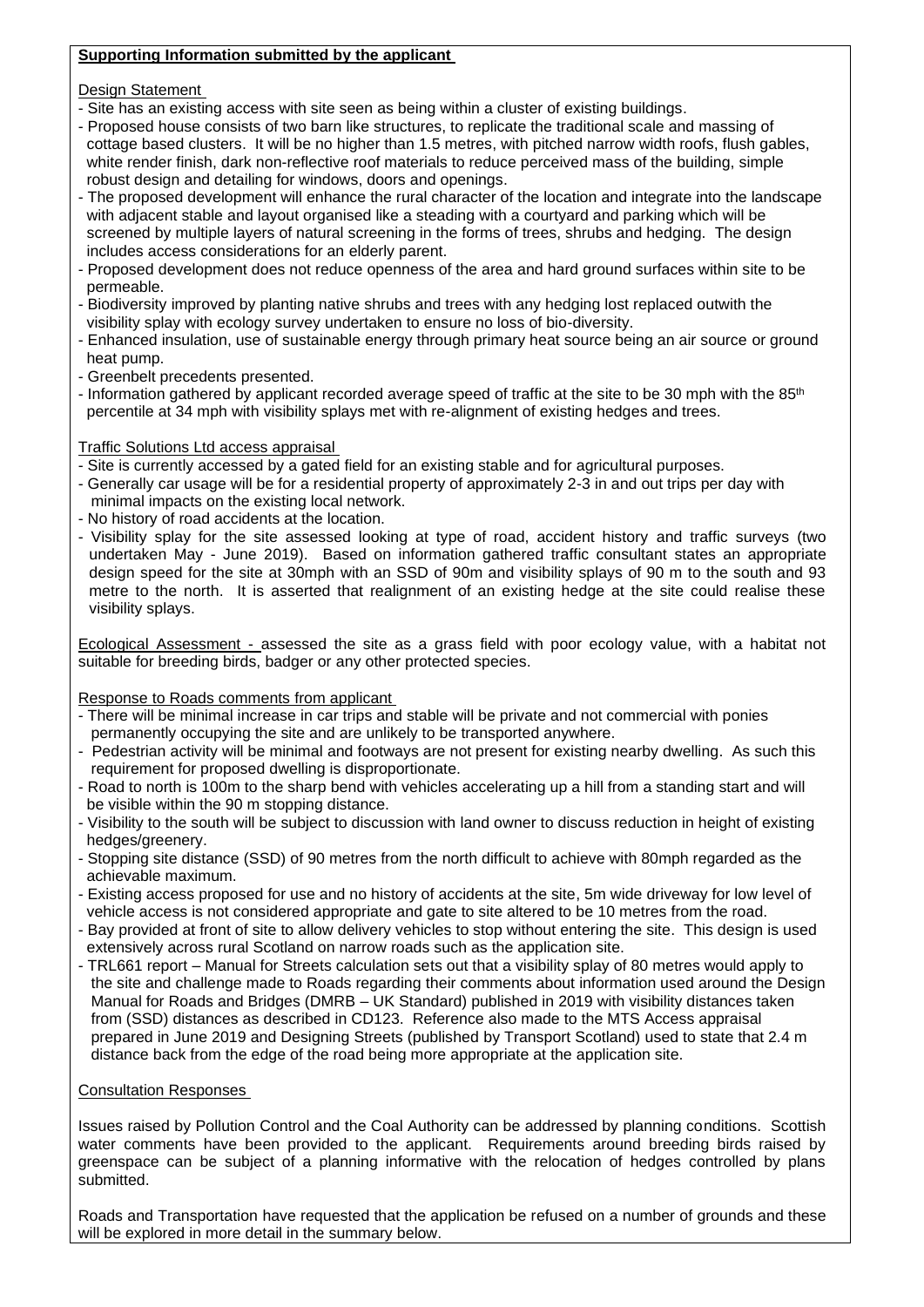Five representations have been made with two from the same address and the council's response to these are detailed below:

- 1. This proposal has been assessed on its own merits.
- 2. The location designation, a previous refusal and the nature/restriction of the previous permission for existing stables are noted.
- 3. The council's roads and transportation service have assessed the road and provided a detailed response.
- 4. Location of existing access has been noted and included in roads and transportation comments.
- 5. Requirements of SPG 07 are noted.

6. Location of proposed house has been assessed and detailed in this report. Overlooking is not considered an issue due to the distance of the proposed house to the nearest neighbour. However, concerns about the detrimental impact of proposed screening at the north boundary of the site is accepted and has been stated as a concern.

7. Drainage can be resolved as part of a planning condition.

8. Requirements for septic tanks can be resolved as part of planning condition, is a requirement of any building warrant and of separate permissions regulated by SEPA.

9. The view of a neighbouring house is not a material planning consideration.

10. An ecology report has been assessed and agreed by greenspace colleagues with no detrimental impacts to wildlife identified.

## Summary

The proposed house with stables is contrary to Local Plan policy NBE 3A in that it is not associated with a deemed viable green belt business or use. It is a stand-alone dwelling with a domestic stable.

A series of greenbelt precedents have been provided to justify the proposal made and whilst this information is acknowledged, this assessment is concerned with this development as it relates to this location, Local Plan policy and other material considerations at this time. Therefore, the merits of past permissions will not be examined or justified within this assessment.

The proposed development would not be within a cluster of related buildings and has been assessed as being at the edge of a linear grouping of one to one and half storey high unrelated existing houses. It could be argued that the proposed development would change the current linear group nature of these houses and result in a relatively small distance between the proposed development's south boundary and Gartness, compromising the role of the greenbelt in preventing coalescence between settlements. This issue would be contrary to NBE 3A, DSP 2, DSP 4 and SPG 07.

Further concerns in relation to DSP 4 are detailed below:

It stated that a courtyard is created in the layout design proposed and it is assessed that this would not be the case. An internal courtyard is created by buildings facing into one another to provide a natural built screen formed by at least three sides of buildings or alternatively two building sides where a third screen is provided by buildings facing a rear or not prominent boundary treated with natural or traditional rural boundary treatments. In contrast the house proposed is an offset design where multiple layers of natural screen are proposed by trees and hedging and this does not meet appropriate designs detailed in SPG 07 or allow it to integrate into the surrounding area.

An unintended consequence of natural screens proposed is that the number and close proximity of trees proposed to an adjacent house to the north would raise a concern in terms of daylight/sunlight and being overbearing in terms of the requirement under the high hedge act for neighbouring properties to have a right to the reasonable enjoyment of their property. The introduction of these trees instead of standard hedging which currently exists at the site would have a high probability of creating a tall hedge and be detrimental to this house's residential amenity. It would also change the boundaries of the site and in itself change the relationship of the site within the landscape by introducing a suburban regimented planned landscaping as opposed to natural hedge boundaries or random trees synonymous in countryside locations.

The highest building height of approximately 7 metres reads as a one and three quarter storey high as opposed to the maximum a one and half storey stated and is not considered sympathetic to reflect nearby neighbouring properties and the surrounding area and could be a landscape feature itself with balcony Velux roof windows and a Juliette balcony located at a gable. These features combined with a higher roof and the offset layout design are more closely related to a suburban design than a rural one.

External finish materials which meet those detailed in SPG 07 are acknowledged as is the proposals confirmed and speculative in terms of insulation and renewable energy. However, these features do not outweigh or mitigate other concerns detailed about the proposal.

The site has no footpath to its frontage and the applicant's statement about existing houses not having this